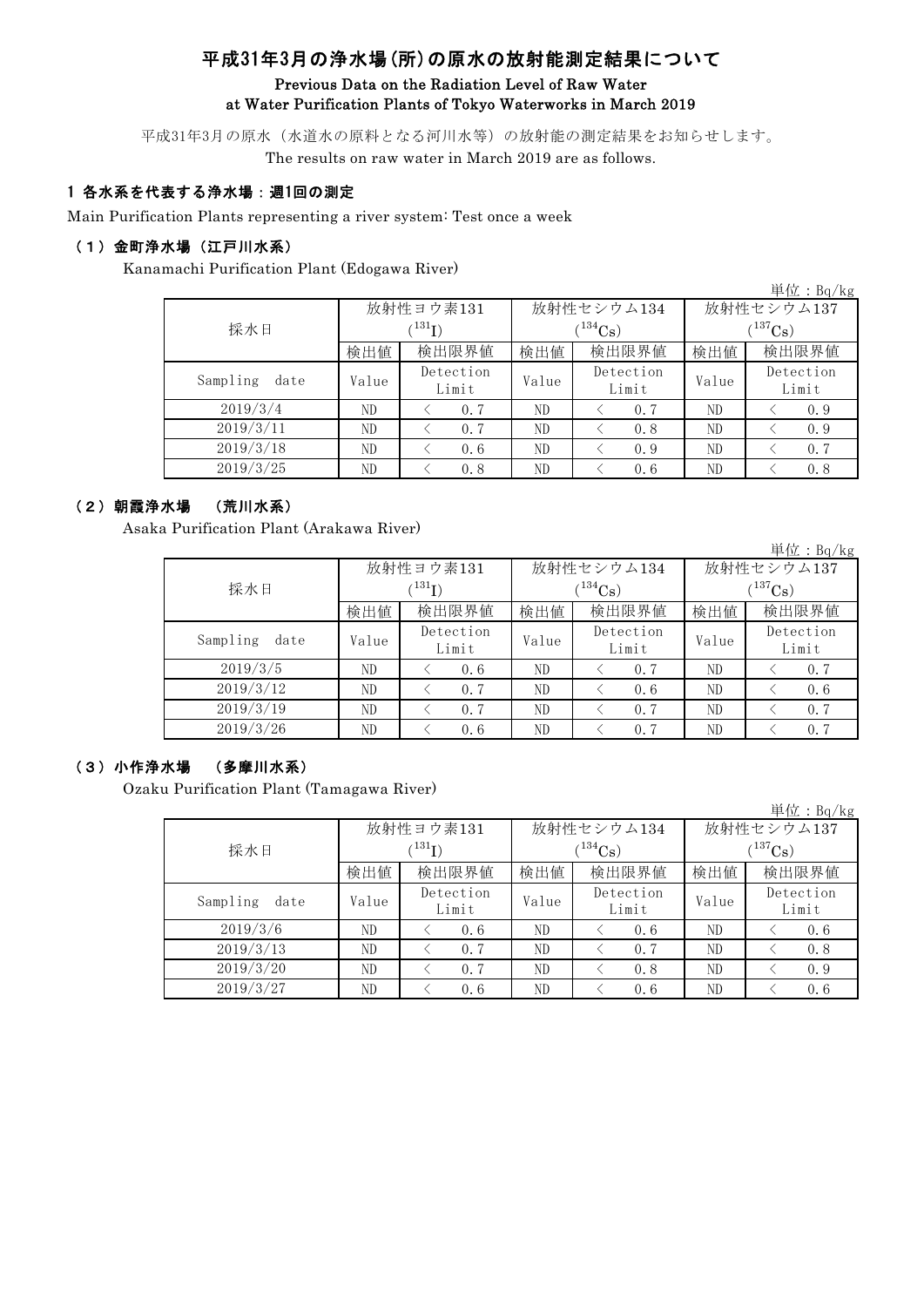## (4)東村山浄水場 (多摩川・荒川水系)

Higashi-murayama Purification Plant (Tamagawa・Arakawa River)

|                  |       |                    |       |                    |                | 単位: $Bq/kg$        |  |  |
|------------------|-------|--------------------|-------|--------------------|----------------|--------------------|--|--|
|                  |       | 放射性ヨウ素131          |       | 放射性セシウム134         | 放射性セシウム137     |                    |  |  |
| 採水日              |       | $^{131}$ I)        |       | $(134)$ Cs         | $(^{137}Cs)$   |                    |  |  |
|                  | 検出値   | 検出限界値              | 検出値   | 検出限界値              | 検出値            | 検出限界値              |  |  |
| Sampling<br>date | Value | Detection<br>Limit | Value | Detection<br>Limit | Value          | Detection<br>Limit |  |  |
| 2019/3/7         | ND    | 0.7                | ND    | 0.6                | ND             | 0, 7               |  |  |
| 2019/3/14        | ND    | 0.6                | ND    | 0.7                | ND             | 0.6                |  |  |
| 2019/3/21        | ND    | 0.8                | ND    | 0.7                | ND             | 0.9                |  |  |
| 2019/3/28        | ND    | 0.7                | ND    | 0.8                | N <sub>D</sub> | 0.6                |  |  |

## (5)長沢浄水場 (相模川水系)

Nagasawa Purification Plant (Sagamigawa River)

|                  |       |                    |       |                    |             | 単位: $Bq/kg$        |  |  |
|------------------|-------|--------------------|-------|--------------------|-------------|--------------------|--|--|
|                  |       | 放射性ヨウ素131          |       | 放射性セシウム134         | 放射性セシウム137  |                    |  |  |
| 採水日              |       | (131)              |       | $(134)$ Cs)        | $(137)$ Cs) |                    |  |  |
|                  | 検出値   | 検出限界値              | 検出値   | 検出限界値              | 検出値         | 検出限界値              |  |  |
| Sampling<br>date | Value | Detection<br>Limit | Value | Detection<br>Limit | Value       | Detection<br>Limit |  |  |
| 2019/3/1         | ND    | 0.7                | ND    | 0.6                | ND          | 0.7                |  |  |
| 2019/3/8         | ND    | 0.6                | ND    | 0.7                | ND          | 0.7                |  |  |
| 2019/3/15        | ND    | 0.8                | ND    | 0.8                | ND          | 0.9                |  |  |
| 2019/3/22        | ND    | 0.7                | ND    | 0.7                | ND          | 0.8                |  |  |

### 2 その他の主要浄水場:概ね月1回の測定

Other Main Purification Plants: Test mostly once a month

|                     |                            |                  |           |             |                    |                |              |                    |            |                       | 単位:Bg/kg           |
|---------------------|----------------------------|------------------|-----------|-------------|--------------------|----------------|--------------|--------------------|------------|-----------------------|--------------------|
|                     |                            |                  | 放射性ヨウ素131 |             |                    |                | 放射性セシウム134   |                    | 放射性セシウム137 |                       |                    |
| 浄水所                 | 水源                         | 採水日              |           | $(^{131}I)$ |                    |                | $(^{134}Cs)$ |                    |            | $(^{137}\mathrm{Cs})$ |                    |
|                     |                            |                  | 検出値       |             | 検出限界値              | 検出値            |              | 検出限界値              | 検出値        |                       | 検出限界値              |
| Monitoring<br>point | Water<br>resource          | Sampling<br>date | Value     |             | Detection<br>Limit | Value          |              | Detection<br>Limit | Value      |                       | Detection<br>Limit |
| 三郷<br>Misato        | 江戸川水系<br>Edogawa<br>River  | 2019/3/13        | ND        | $\lt$       | 0.8                | ND             | $\langle$    | 0.6                | ND         | $\langle$             | 0.7                |
| 三園<br>Misono        | 荒川水系<br>Arakawa<br>River   | 2019/3/13        | ND        | $\langle$   | 0.7                | ND             | $\lt$        | 0.6                | ND         | $\lt$                 | 0.7                |
| 境<br>Sakai          | 多摩川水系<br>Tamagawa<br>River | 2019/3/13        | ND        | $\langle$   | 0.7                | ND.            | $\langle$    | 0.6                | ND         | $\langle$             | 0.5                |
| 砧<br>Kinuta         | 多摩川水系<br>Tamagawa<br>River | 2019/3/13        | ND        | $\lt$       | 0.6                | N <sub>D</sub> | $\langle$    | 0.6                | ND         | $\lt$                 | 0.6                |
| 砧下<br>Kinutashimo   | 多摩川水系<br>Tamagawa<br>River | 停止中              |           |             |                    |                |              |                    |            |                       |                    |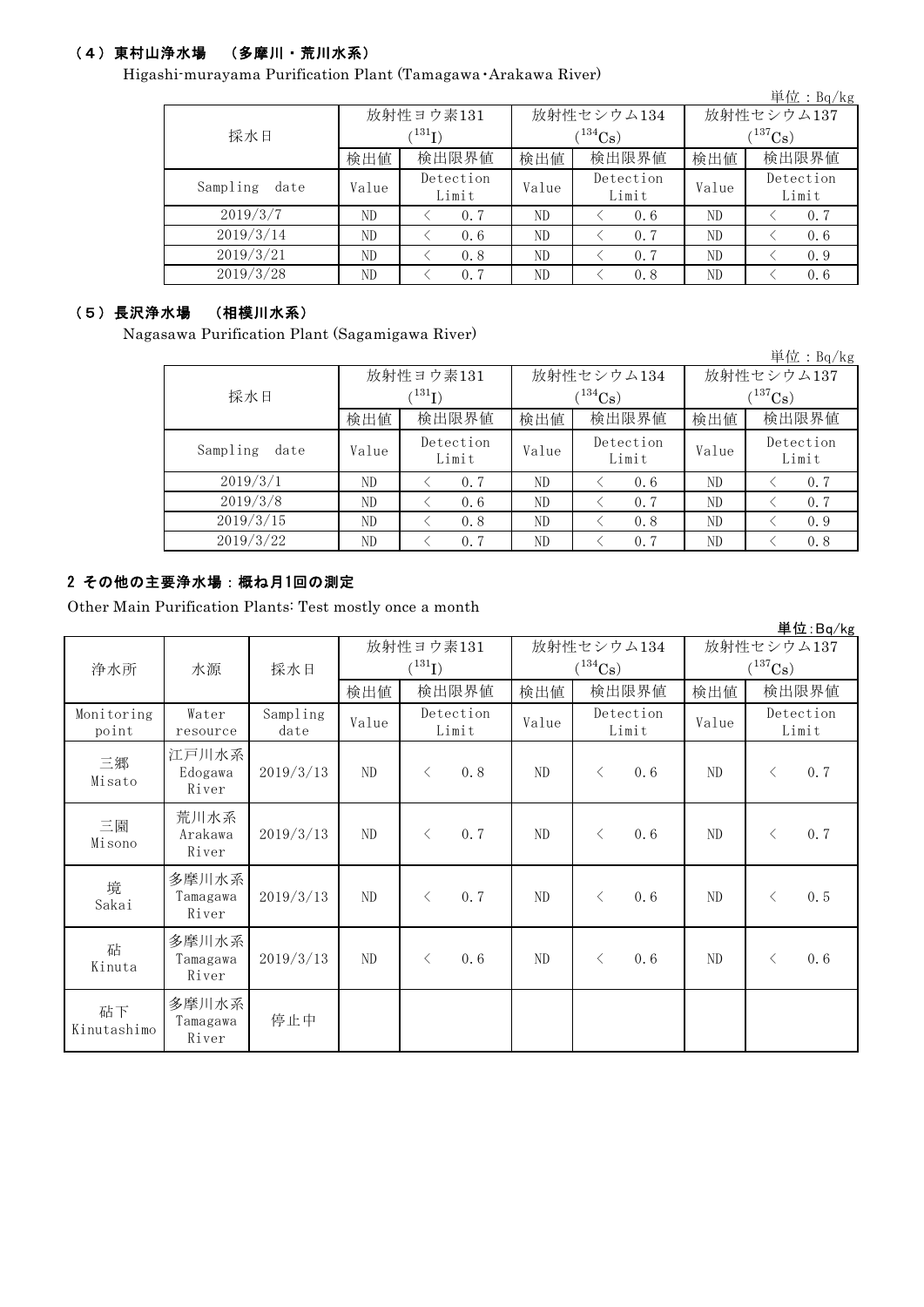### 3 多摩地区等の表流水・伏流水・浅井戸を水源とする浄水所:概ね月1回の測定

Water purification plants using surface water, subsoil water, or shallow well water in Tama Area: Test mostly once a month

|                  |                  |                |                    |                |                    |                       | 単位: $Bq/kg$        |  |
|------------------|------------------|----------------|--------------------|----------------|--------------------|-----------------------|--------------------|--|
|                  |                  | 放射性ヨウ素131      |                    |                | 放射性セシウム134         | 放射性セシウム137            |                    |  |
| 浄水所              | 採水日              | $(^{131}I)$    |                    |                | $(^{134}Cs)$       | $(^{137}\mathrm{Cs})$ |                    |  |
|                  |                  | 検出値            | 検出限界値              | 検出値            | 検出限界値              | 検出値                   | 検出限界値              |  |
| Monitoring point | Sampling<br>date | Value          | Detection<br>Limit | Value          | Detection<br>Limit | Value                 | Detection<br>Limit |  |
| 小河内<br>Ogouchi   | 2019/3/5         | N <sub>D</sub> | 0.6<br>$\langle$   | ND             | 0.8<br>$\lt$       | N <sub>D</sub>        | 0.6<br>$\langle$   |  |
| ひむら<br>Himura    | 2019/3/5         | ND             | 0.7<br>$\langle$   | N <sub>D</sub> | $\langle$<br>0.6   | ND                    | 0.8<br>$\langle$   |  |
| 棚沢<br>Tanasawa   | 2019/3/6         | ND             | 0.8<br>$\lt$       | N <sub>D</sub> | 0.7<br>$\lt$       | N <sub>D</sub>        | 0.6<br>$\langle$   |  |
| 大丹波<br>Otaba     | 2019/3/6         | ND             | 0.8<br>$\langle$   | N <sub>D</sub> | $\langle$<br>0.6   | N <sub>D</sub>        | 0.7<br>$\langle$   |  |
| 日原<br>Nippara    | 2019/3/13        | ND             | 0.7<br>$\langle$   | N <sub>D</sub> | 0.7<br>$\langle$   | ND                    | 0.7<br>$\lt$       |  |
| 氷川<br>Hikawa     | 2019/3/13        | ND             | 0.6<br>$\langle$   | N <sub>D</sub> | 0.7<br>$\langle$   | ND                    | 0.7<br>$\langle$   |  |
| 戸倉<br>Tokura     | 2019/3/18        | ND             | 0.8<br>$\langle$   | N <sub>D</sub> | 0.6<br>$\lt$       | N <sub>D</sub>        | 0.6<br>$\langle$   |  |
| 乙津<br>$0$ ttsu   | 2019/3/18        | ND             | 0.7<br>$\lt$       | ND             | $\langle$<br>0.6   | ND                    | 0.7<br>$\langle$   |  |
| 深沢<br>Fukasawa   | 2019/3/18        | ND             | 0.8<br>$\lt$       | ND             | $\langle$<br>0.8   | ND                    | 0.8<br>$\lt$       |  |

### <表流水を水源とする浄水所> <surface water>

<伏流水を水源とする浄水所> <subsoil water>

|                       |                  |       |                          |                |                                     |                                     | 単位: Bq/kg                 |  |
|-----------------------|------------------|-------|--------------------------|----------------|-------------------------------------|-------------------------------------|---------------------------|--|
| 浄水所                   | 採水日              |       | 放射性ヨウ素131<br>$(^{131}I)$ |                | 放射性セシウム134<br>$(^{134}\mathrm{Cs})$ | 放射性セシウム137<br>$(^{137}\mathrm{Cs})$ |                           |  |
|                       |                  | 検出値   | 検出限界値                    | 検出値            | 検出限界値                               | 検出値                                 | 検出限界値                     |  |
| Monitoring point      | Sampling<br>date | Value | Detection<br>Limit       | Value          | Detection<br>Limit                  | Value                               | Detection<br>Limit        |  |
| 千ヶ瀬第二<br>Chigasedaini | 2019/3/7         | ND    | 0.7<br>$\langle$         | ND             | 0.6<br>$\langle$                    | ND                                  | 0.7<br>$\langle$          |  |
| 御岳山<br>Mitakesann     | 2019/3/7         | ND    | 0.8<br>$\lt$             | ND             | 0.9<br>$\langle$                    | ND                                  | 0.6<br>$\langle$          |  |
| 高月<br>Takatsuki       | 2019/3/11        | ND    | 0.7<br>$\lt$             | ND             | 0.5<br>$\lt$                        | ND                                  | 0.6<br>$\lt$              |  |
| 日向和田<br>Hinatawada    | 2019/3/14        | ND    | 0.7<br>$\lt$             | ND.            | 0.7<br>$\lt$                        | ND                                  | $\langle$<br>$\mathbf{1}$ |  |
| 成木<br>Nariki          | 2019/3/14        | ND    | 0.7<br>$\lt$             | N <sub>D</sub> | 0.7<br>$\langle$                    | ND                                  | 0.6<br>$\langle$          |  |
| 二俣尾<br>Futamatao      | 2019/3/19        | ND    | 0.7<br>$\langle$         | ND.            | 0, 7<br>$\langle$                   | ND                                  | 0.6<br>$\langle$          |  |
| 沢井第一<br>Sawaidaiichi  | 2019/3/19        | ND    | 0.8<br>$\lt$             | ND             | 0.6<br>$\langle$                    | ND                                  | 0.9<br>$\lt$              |  |